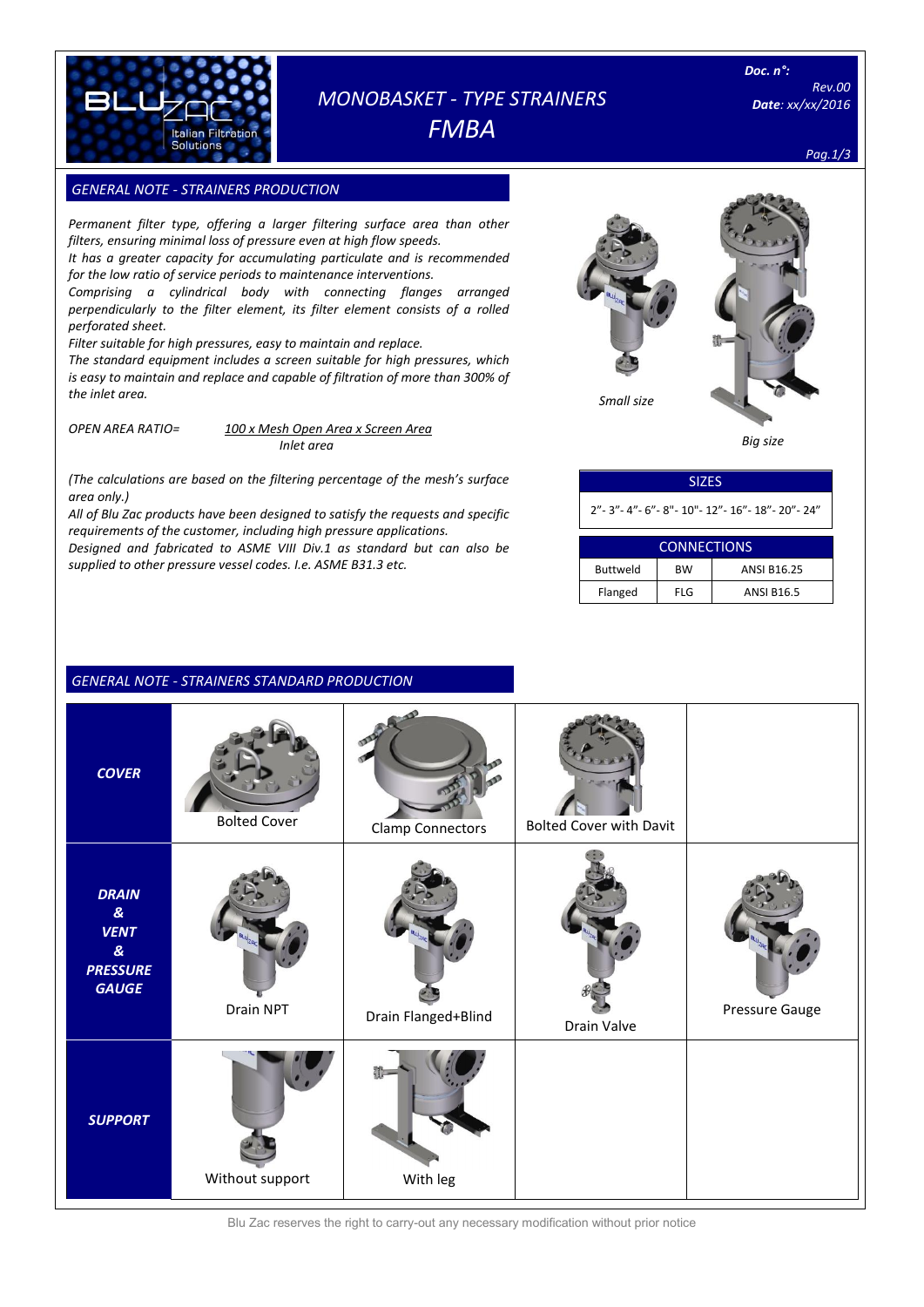# [Digitare il testo] **BLU** Italian Filtration<br>Solutions

# *MONOBASKET - TYPE STRAINERS FMBA*

*Doc. n°: PV155125 Rev.00 Date: xx/xx/2016*

*Pag.2/3*

|                               |           | <b>Size</b>   | 2 <sup>''</sup> | $3^{\prime\prime}$ | 4"  | 6"   | 8 <sup>''</sup> | <b>10"</b>  | 12"         | 14"         | 16"  | 18"  | 20'' | 24"  |
|-------------------------------|-----------|---------------|-----------------|--------------------|-----|------|-----------------|-------------|-------------|-------------|------|------|------|------|
| <del>mnun</del><br>m wu       |           | D             | 168             | 168                | 168 | 273  | 324             | 356         | 406         | 508         | 609  | 609  | 660  | 660  |
|                               | S(mm)     |               | <i>300</i>      | 300                | 300 | 450  | <i>500</i>      | 550         | 600         | 750         | 850  | 900  | 1000 | 1150 |
| سىر سا بى بىس                 |           | 150           | 400             | 450                | 450 | 600  | 700             | 750         | 850         | 1000        | 1100 | 1100 | 1250 | 1400 |
|                               |           | 300           | 450             | 450                | 450 | 600  | 700             | 750         | 900         | 1000        | 1100 | 1150 | 1300 | 1400 |
|                               | SF        | 600           | 450             | 450                | 500 | 650  | 750             | 850         | 950         | 1050        | 1200 | 1200 | 1350 | 1500 |
| BLU <sub>ZAC</sub><br>œ       | (mm)      | 900           | 500             | 500                | 550 | 700  | 850             | 900         | 1050        | 1150        | 1250 | 1300 | 1500 | 1700 |
|                               |           | 1500          | 500             | 550                | 550 | 750  | 950             | <i>1050</i> | <i>1200</i> | 1350        | 1450 | 1500 |      |      |
|                               |           | 2500          | 550             | 650                | 650 | 950  | 1150            |             |             |             |      |      |      |      |
| D<br>B                        |           | 150           | 350             | 350                | 350 | 500  | 600             | 700         | 800         | 900         | 950  | 1100 | 1200 | 1300 |
|                               |           | 300           | 350             | 350                | 350 | 500  | 600             | 700         | 800         | 950         | 1100 | 1100 | 1200 | 1300 |
|                               | B         | 600           | 350             | 350                | 375 | 500  | 650             | 750         | 850         | 1000        | 1100 | 1200 | 1300 | 1400 |
|                               | (mm)      | 900           | 350             | 400                | 450 | 600  | 750             | 850         | 900         | <i>1000</i> | 1100 | 1200 | 1300 | 1400 |
| SF                            |           | 1500          | 400             | 400                | 400 | 550  | 700             | 800         | 900         | <i>1100</i> | 1300 | 1300 |      |      |
|                               |           | 2500          | 400             | 400                | 400 | 600  | 700             |             |             |             |      |      |      |      |
|                               | C<br>(mm) | 150           | 200             | 200                | 200 | 275  | 325             | 350         | 400         | 450         | 550  | 600  | 600  | 650  |
|                               |           | 300           | 200             | 200                | 225 | 300  | 325             | 450         | 500         | 550         | 600  | 650  | 650  | 750  |
| щU<br>mnan<br>╓╤╜             |           | 600           | 230             | 230                | 250 | 350  | 400             | 500         | 550         | 600         | 650  | 650  | 700  | 800  |
|                               |           | 900           | 250             | 250                | 250 | 350  | 500             | 550         | 600         | 650         | 750  | 800  | 800  | 900  |
|                               |           | 1500          | <i>300</i>      | 300                | 325 | 500  | 600             | 650         | 700         | 800         | 900  | 950  |      |      |
| Ō                             |           | 2500          | 400             | 400                | 425 | 700  | 800             |             |             |             |      |      |      |      |
|                               |           | <b>150RF</b>  | 36              | 38                 | 42  | 117  | 152             | 228         | 294         | 395         | 547  | 554  | 875  | 1350 |
| <b>BLU<sub>ZAC</sub></b><br>æ |           | 300RF         | 77              | 86                 | 102 | 236  | 365             | 443         | 609         | 935         | 1405 | 1523 | 1895 | 3186 |
|                               | Wt        | 600RF         | 123             | 137                | 168 | 411  | 509             | 750         | 982         | 1607        | 2320 | 2488 | 3503 | 4793 |
|                               | (Kg)      | <b>900RF</b>  | 136             | 166                | 192 | 488  | 619             | 905         | 1152        | 2206        | 2839 | 3193 | 4082 | 5634 |
| D<br>B                        |           | 1500RF        | 272             | 303                | 402 | 905  | 1459            | 2172        | 2955        | 4833        | 7493 | 8042 |      |      |
|                               |           | <b>2500RF</b> | 529             | 607                | 676 | 2012 | 3052            |             |             |             |      |      |      |      |
|                               |           | 150BW         | 35              | 36                 | 38  | 114  | 144             | 216         | 277         | 366         | 519  | 540  | 841  | 571  |
|                               | Wt        | 300BW         | 67              | 68                 | 72  | 185  | 281             | 341         | 446         | 726         | 1133 | 1173 | 1469 | 1256 |
| S                             |           | 600BW         | 109             | 110                | 116 | 313  | 374             | 534         | 702         | 1219        | 1825 | 1885 | 2710 | 2238 |
|                               | (Kg)      | 900BW         | 120             | 137                | 140 | 382  | 464             | 669         | 849         | 1768        | 2311 | 2516 | 3192 | 2720 |
|                               |           | 1500BW        | 243             | 246                | 261 | 721  | 1131            | 1612        | 2104        | 3676        | 5981 | 6086 |      |      |
|                               |           | 2500BW        | 481             | 495                | 504 | 1561 | 2324            |             |             |             |      |      |      |      |

| <b>DIMENSION TOLLERANCE</b> |                   |           |                |  |  |  |  |  |
|-----------------------------|-------------------|-----------|----------------|--|--|--|--|--|
|                             | <b>DIMENSION*</b> |           |                |  |  |  |  |  |
| <b>SIZE</b>                 | S                 | <b>SF</b> | B<br>$C$ & $H$ |  |  |  |  |  |
| 1/2" to 2.1/2"              | ±1                | ±1        | ± 5            |  |  |  |  |  |
| $3"$ to $4"$                | ±1                | ±2        | ± 5            |  |  |  |  |  |
| 6" to 8"                    | ±2                | ± 3       | ± 8            |  |  |  |  |  |
| 10" to 18"                  | $±$ 3             | ± 5       | ± 8            |  |  |  |  |  |
| 20" to 24"                  | ± 5               | ±7        | ±10            |  |  |  |  |  |
| 26" to 30"                  | ± 8               | ±10       | ± 15           |  |  |  |  |  |
| 32" to 48"                  | ± 10              | ± 12      | ±20            |  |  |  |  |  |

\*S, SF, A, H and H1 are in millimeters (mm)